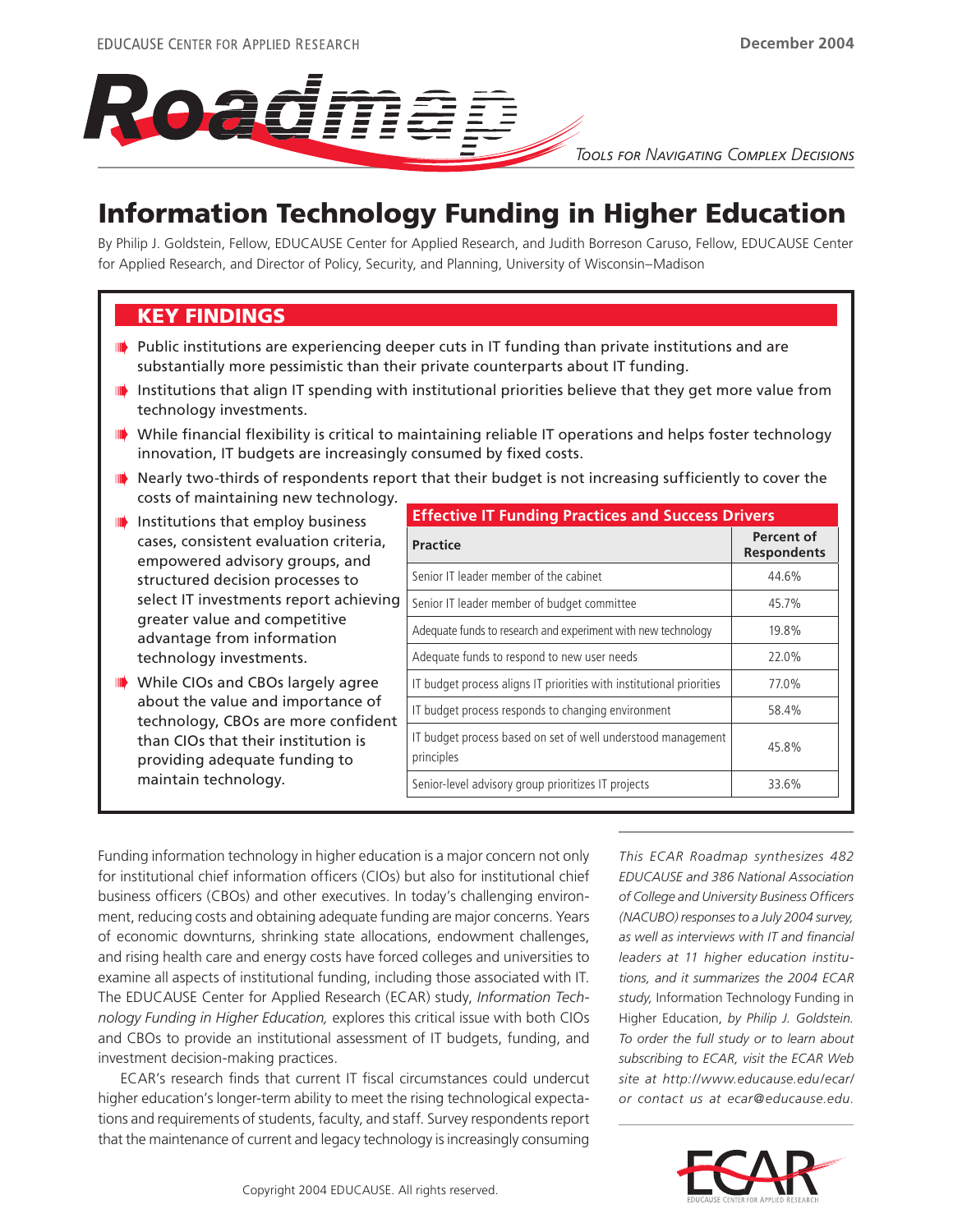# POTENTIAL IT COST-CONTAINMENT STRATEGIES

- **Across-the-board cuts:** Although across-the-board cuts are recognized to be a short-term solution to reducing costs, 41.1 percent of the institutions report using such cuts to control costs, making them the most frequently cited cost-cutting approach reported.
- **Minimize supported technologies:** By reducing the number of technologies supported, institutions can reduce human resource requirements and vendor maintenance costs.
- **D** Consortia or shared purchases: Institutions are banding together to obtain significant discounts by jointly buying hardware and software.
- **I** Cut renewal and replacement: More than 27 percent of survey respondents plan to delay needed renewal and replacement of hardware and software as a means of containing costs.
- **Use open source:** One-third of the survey respondents report considering the use of open source software as a way to contain costs; another 21.6 percent plan to implement open source software.

IT budgets and that future funding may not be sufficient, either to maintain existing technologies or to meet new needs. The study reveals several drivers and practices that facilitate successful IT funding efforts, including

- **I** aligning funding and institutional priorities;
- $\blacksquare$  creating fiscal flexibility to support innovation;
- **ID** constructing and facilitating a structured, transparent IT budget process; and
- **I** making the CIO a member of the institution's cabinet and budget committee.

### IT Leaders Strive to Maintain Sufficient Funding Levels

IT survey respondents report a 5 percent mean growth in budgets from FY 2001 to FY 2003. While 25 percent of the respondents saw their budget increase by more than 10 percent during this period, another 44 percent report that their budget was flat or in decline. Public institutions report a significantly lower mean rate of growth in their IT budget (1.85 percent) than do private colleges and universities (5.25 percent).

When asked about the IT budget share of the institutional budget, 65 percent of respondents report that their IT budget maintained its share of the institutional budget from FY 2001 to FY 2003. Public institutions, however, agree to a greater extent than their private institution counterparts that their budget declined in proportion to the institutional budget.

On average, public institutions report that their funding level is not sufficient to meet their strategic objectives for administrative computing, academic/research computing, and instructional technology. When asked about the adequacy of current IT funding overall, respondents are most comfortable about the sufficiency of current funding for administrative computing and data communications to meet strategic objectives.

Respondents are less confident about future funding than current funding. They agree, however, that administrative computing and data communications are likely to be funded sufficiently to keep pace with investment requirements. Respondents from public institutions display less certainty than private institution counterparts about the sufficiency of future funding.

#### Funding Flexibility Enhances IT Value

Overall, respondents indicate that 75 percent of IT spending at their institution comes from the central IT budget, though this portion varies by Carnegie class. Doctoral extensive institutions report the smallest portion (57 percent) of their IT budget coming from the central IT budget. Most CIOs do not feel that their institution is effectively managing either the central IT budget or distributed IT spending.

One of the key success factors identified in budget management is having the flexibility to move funds between operational and strategic areas. For example, respondents indicate that the greater their budget flexibility, the greater their confidence in their ability to maintain reliable IT operations. Associate and smaller institutions report the greatest flexibility in budgeting, and doctoral institutions report the least. It is likely that the smaller institutions use consultants and contractors as needed to augment their resources. Respondents with more flexible budgets also report that they are better positioned to respond to new user needs and to fund innovation.

Without significant growth in IT budgets or the implementation of significant cost-containment strategies, the challenge of funding maintenance will create future IT budgets that are even less flexible. Already, 64 percent of the respondents report that their budget does not increase sufficiently to cover the costs of maintaining new technology.

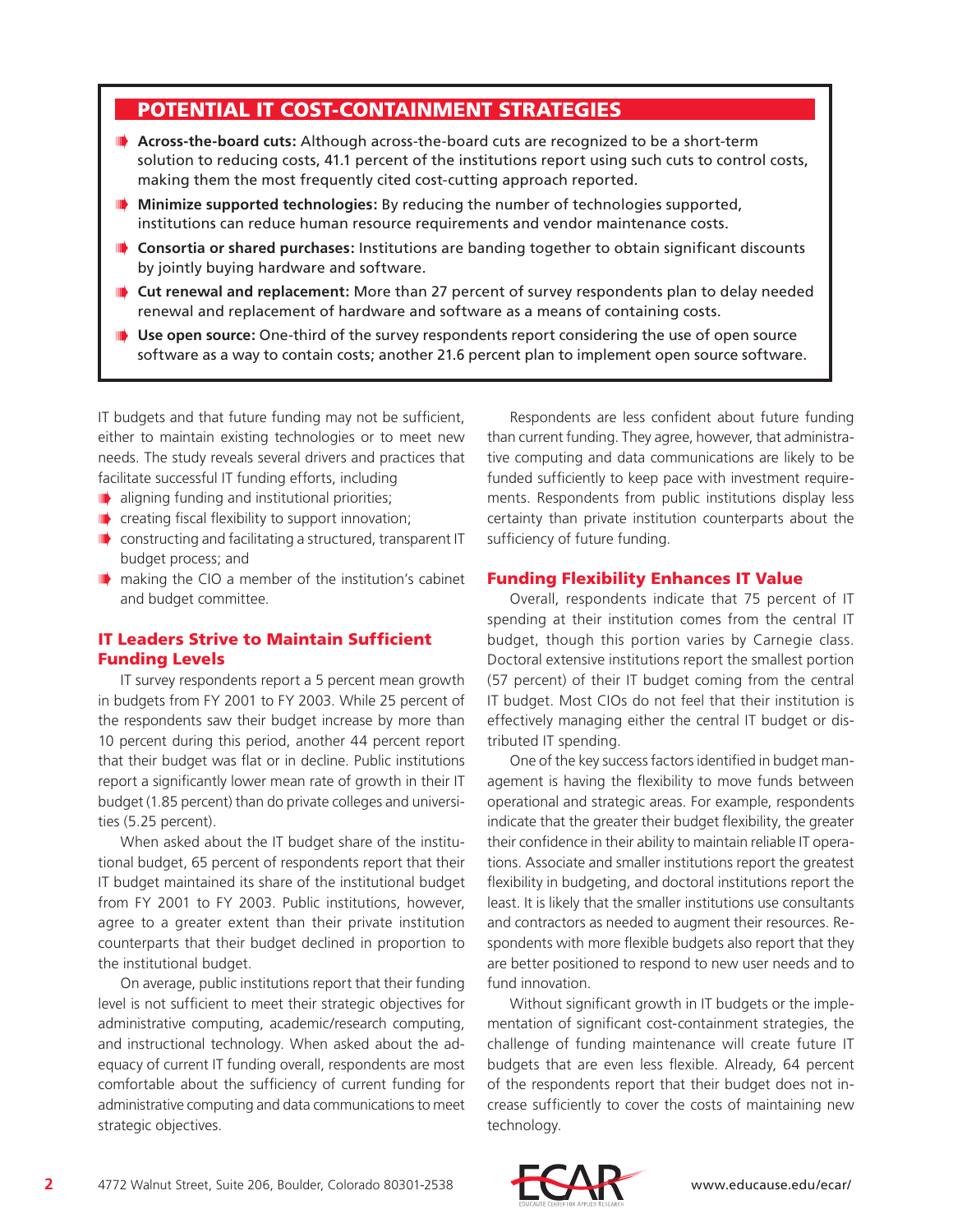### **METHODOLOGY**

- A literature review to identify issues and establish the research questions
- A quantitative survey of EDUCAUSE members in North America, with 482 respondents
- **A quantitative survey of members of the National Association of College and University Business** Officers (NACUBO), with 386 respondents, 70 percent of whom are their institution's senior business officer
- Qualitative interviews with 13 individuals from 11 different institutions, including CIOs, CBOs, and financial managers of IT organizations

#### IT Investment Decision Making

ECAR studied how IT investments are made to determine what factors played a significant role in the decision making at the institutions. More than half of the respondents (59 percent) report that their senior IT leader approved all or all significant IT expenditures. However, at larger and presumably more decentralized institutions, IT leaders had less influence over some decisions than their peers at smaller institutions. This was particularly true in the areas of desktop computing, instructional technologies, academic/research technologies, and Web support services.

Fifteen percent of respondents report IT investment decisions based on a tailored process for evaluating IT investments. The majority of the institutions (63 percent), however, use the same process for IT decisions as for other major funding decisions. Fully 97 percent of the institutions prepare a business case for their IT investment requests. Overall, respondents think their business cases perform well in effectively identifying how to capture benefits, predicting benefits, and presenting one-time costs.

When asked about the criteria for IT investment decision making, more than 67 percent of the respondents report that the primary criterion is cost. This is followed closely by fit with institutional strategy (65.6 percent) and the potential to improve productivity (64.1 percent). IT projects identified in the institution's strategic plans are the easiest to fund, and IT projects are easier to fund if there is a business case prepared to support them.

#### IT Cost Containment: No Easy Answer

Two-thirds of the survey respondents report that they face increasing pressure to reduce IT costs, with the pressure greater at public institutions (70 percent) than private institutions (56 percent). The primary factors driving the need to cut IT costs are institution-wide cuts (76.8 percent) and cuts in state allocations (49.8 percent).

ECAR's checklist outlines several IT cost-containment strategies currently under consideration by respondents: using across-the-board cuts (41.1 percent), using consortia or shared purchases (38.6 percent), and minimizing supported technologies (34.4 percent). Cost-management strategies vary by institution size, with smaller institutions more likely to use outsourcing than larger institutions. Larger institutions are more likely to pursue the elimination of duplicate IT organizations.

Respondents are generally not confident that outsourcing and external development firms have the potential to reduce IT costs. Fewer than 18 percent of the respondents agree that outsourcing can reduce IT costs, and fewer than 13 percent think that external development firms would achieve future cost savings.

When asked about new sources of revenue, 64.3 percent of the respondents cite pursuing external grants. Increased fundraising (41.7 percent) and higher student fees (35.1 percent) are also cited by many respondents.

### CBO and CIO Comparison: General Agreement Except on Money

ECAR surveyed CIOs and CBOs to gain an institutional perspective about IT funding, and at 63 institutions, both responses were paired. In general, CBOs agree with their CIO colleagues about the value of IT. They believe technology is a source of competitive advantage for their institution (74 percent). Other CBOs identify their institution as an early adopter of technology (52 percent) and say that their institution's identity is tied to technology (44 percent).

Yet CBOs are more optimistic about the adequacy of IT funding, with 67.8 percent of CBOs reporting that funding is sufficient to maintain IT operations reliably and 51.1 percent believing that the funding is sufficient to meet strategic IT objectives. This is especially true at the paired institutions, where CIOs believe their budget is not increasing adequately to maintain the new technologies they are implementing. This difference in perception in the life-cycle funding adequacy for technology is one area where CIOs will have to work with their CBO counterparts to establish the cost of technology renewal and replacement.